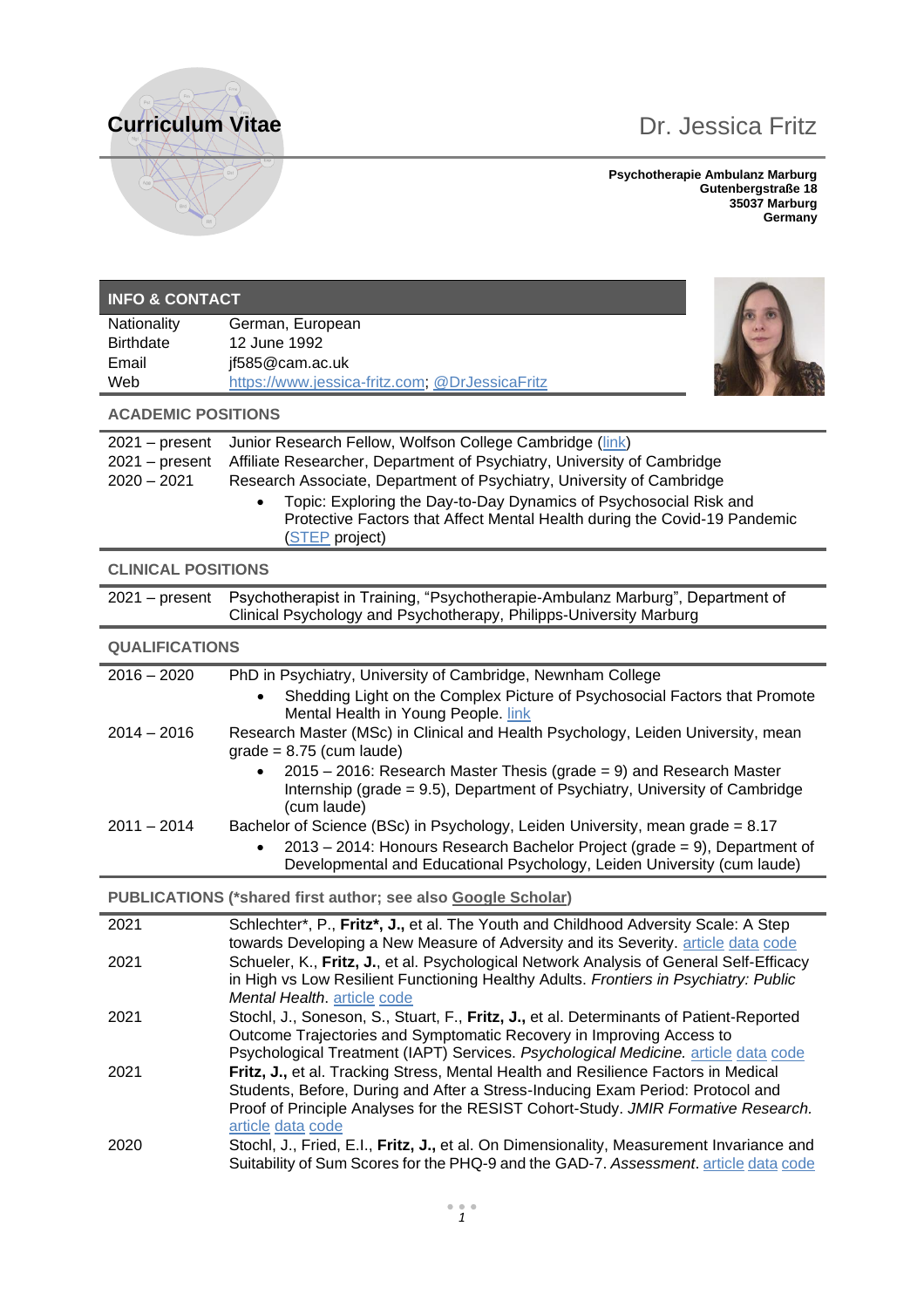| 2020 | Fritz, J., et al. Embracing the Positive: An Examination of How Well Resilience<br>Factors at Age 14 Can Predict Distress at Age 17. Translational Psychiatry. article<br>data code                                       |
|------|---------------------------------------------------------------------------------------------------------------------------------------------------------------------------------------------------------------------------|
| 2019 | Fritz, J., et al. Unravelling the Complex Nature of Resilience Factors and their<br>Changes between Early and Later Adolescence. BMC Medicine. article data code                                                          |
| 2019 | Kalisch, R., Cramer, A.O.J. Binder, H., Fritz, J., et al. Deconstructing and<br>Reconstructing Resilience: A Dynamic Network Approach. Perspectives on<br>Psychological Sciences. article                                 |
| 2019 | Fritz, J., et al. Mood and Neural Responses to Social Rejection Do Not Seem to Be<br>Altered in Resilient Adolescents with a History of Adversity. Development and<br>Psychopathology. article                            |
| 2018 | Fritz, J., et al. A Network Model of Resilience Factors for Adolescents With and<br>Without Exposure to Childhood Adversity. Scientific Reports. article data code                                                        |
| 2018 | Fritz, J., et al. A Systematic Review of Amenable Resilience Factors that Moderate<br>and/ or Mediate the Relationship between Childhood Adversity and Mental Health in<br>Young People. Frontiers in Psychiatry, article |

**PREPRINTS & IN SUBMISSION & IN PREPARATION**

| 2021 | Jefferies, P., Höltge, J., Fritz, J., et al. A Cross-Country Network Analysis of<br>Resilience Systems in Young Adults. Submitted for publication. preprint                                                   |
|------|---------------------------------------------------------------------------------------------------------------------------------------------------------------------------------------------------------------|
| 2021 | Wiedemann, A., Stochl, J., Neufeld, S.A.S, Fritz, J., et al. A Longitudinal Study of<br>Mental Health Related Risk and Resilience in Young People during the Covid-19<br>Pandemic. Submitted for publication. |
| 2021 | Fritz, J., et al. Mental Health Ecosystem: Exploring the Dynamic Landscape of<br>Psychosocial Factors, Wellbeing and Mental Distress During the Covid-19 Pandemic.<br>In preparation.                         |
| 2021 | Pollmann, A., Fritz, J., et al. A Topology of Adversities in Adolescence: Networks of<br>Adversity in Childhood and Adolescence and their Relationship to Adult Mental<br>Health. In preparation.             |
| 2020 | Fritz, J., et al. On the Dynamics and Mutual Relations of Mental Distress, Brooding<br>and Self-Esteem from Before to After Naturally Occurring Exam Stress. In<br>Preparation. chapter 7 code data           |
| 2020 | Fritz, J., et al. An Empirical Examination of How Resilience Factors Mitigate the<br>Effect of Childhood Adversity on Adolescent Mental Health. preprint code data                                            |

| <b>AWARDS</b> |                                                                                                                                                                               |
|---------------|-------------------------------------------------------------------------------------------------------------------------------------------------------------------------------|
| 2021          | Cambridge University Milo Keynes Prize for Outstanding Dissertations 2020/2021                                                                                                |
| <b>GRANTS</b> |                                                                                                                                                                               |
| <b>Major</b>  |                                                                                                                                                                               |
| 2016          | 3.5 year Pinsent Darwin Fund (£52,500) + 3 year Sackler Fund (£6,000), awarded to<br>fully finance my PhD stipend                                                             |
| 2016          | 3 year MRC Doctoral Training Grant (~ £23,500), awarded to fully finance my PhD<br>tuition costs                                                                              |
| 2016          | MRC Doctoral Training Support/ Additional Allowances Fund (£15,900), awarded to<br>fund additional research costs such as participant reimbursement                           |
| <b>Minor</b>  |                                                                                                                                                                               |
| 2021          | NIHR SPARC Award, for a 'Clinical Record Data Science' collaboration project with<br>Professor Robert Stewart, King's College London (£2,199) - declined                      |
| 2021          | Wolfson College Annual Research Expenses Allowance (£800)                                                                                                                     |
| 2019          | Travel grant for an invited Workshop on Network Modelling for Resilience Related<br>Research at the 5 <sup>th</sup> International Symposium on Resilience Research (max 500€) |
| 2017          | Travel grant for my Young Researcher Talk at the 3 <sup>rd</sup> International Symposium on<br>Resilience Research (max 500€)                                                 |
| 2017          | MRC Doctoral Training Flexible Supplement Fund for an internship with Dr. Eiko                                                                                                |

Fried at the University of Amsterdam, PsychoSystems Group (£1,730)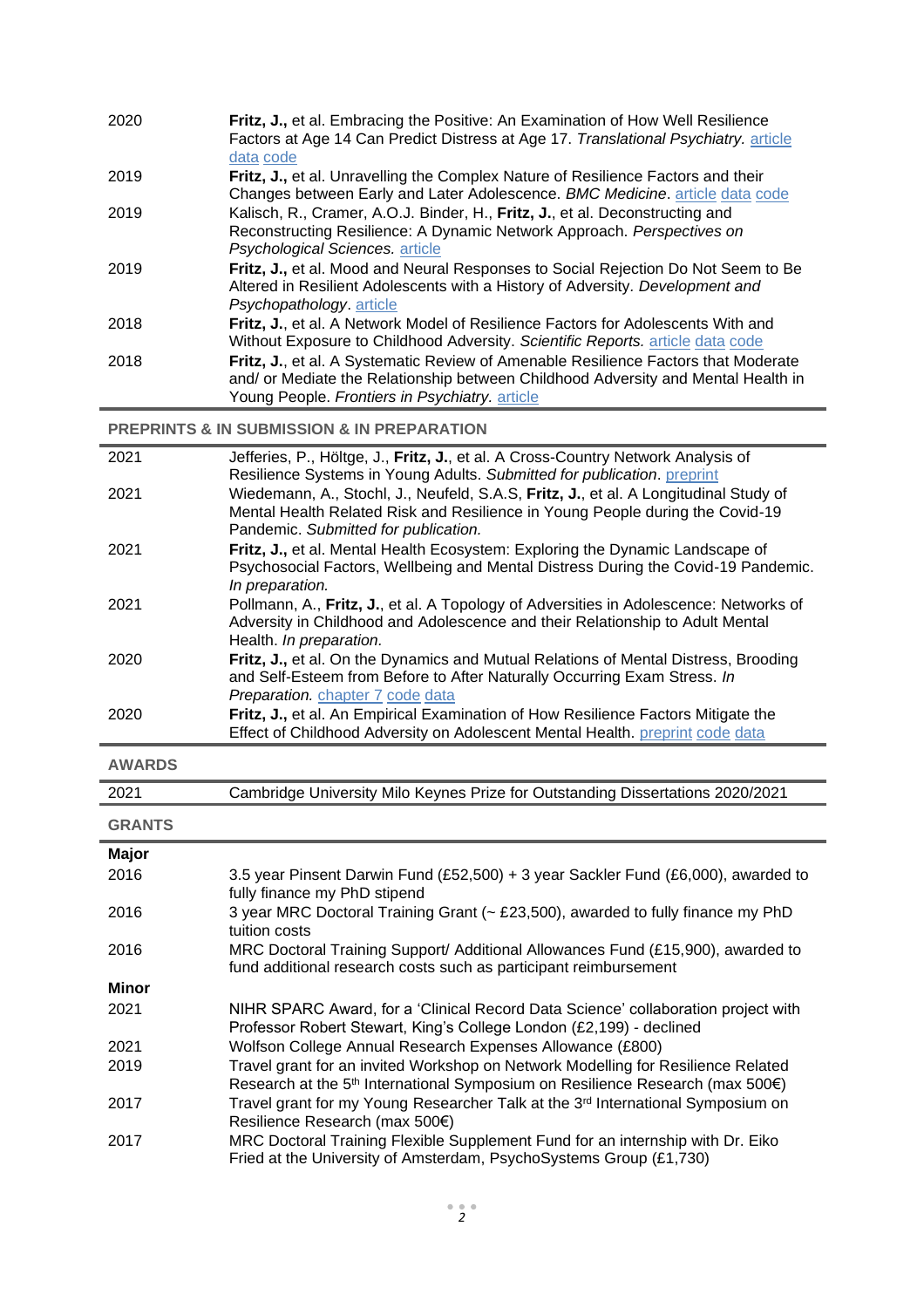| 2015 | Erasmus Internship Scholarship for a Research Internship at the University of<br>Cambridge, Department of Psychiatry $(1,560)$           |
|------|------------------------------------------------------------------------------------------------------------------------------------------|
| 2013 | Honours Research Bachelor Project Allowances Fund, awarded to fund research<br>costs such as participant reimbursement (450 $\epsilon$ ) |

**TEACHING**

| Lecturing                                      |                                                                                                                                                                                                                                                                             |  |
|------------------------------------------------|-----------------------------------------------------------------------------------------------------------------------------------------------------------------------------------------------------------------------------------------------------------------------------|--|
| $2020 - 2021$                                  | I have lectured for the Risk and Resilience Module of PBS-6 (Psychological and<br>Behavioural Sciences), for the Department of Psychology, University of Cambridge                                                                                                          |  |
| 2019                                           | I held a lecture titled "Psychological Network Models: Everything Is Connected  or<br>Not?" at the Cambridge Methods Day (26 <sup>th</sup> Nov.), MRC CBU, Cambridge, UK. link                                                                                              |  |
| 2019                                           | I held a lecture, with Gabriela Lunansky, titled "An Introduction to Network Modelling"<br>at the Presymposium Workshop for Methods in Resilience Research (24 <sup>th</sup> Sep.), 5 <sup>th</sup><br>International Symposium on Resilience Research, Mainz, Germany. link |  |
| <b>Seminars</b>                                |                                                                                                                                                                                                                                                                             |  |
| $2020 - 2021$                                  | I have given seminars/ group-tutorials to PBS-6 students for the Risk and Resilience<br>Module, for the Department of Psychology, Cambridge University                                                                                                                      |  |
| <b>Supervision</b>                             |                                                                                                                                                                                                                                                                             |  |
| $2018 - present$                               | I (co-)supervise/ have (co-)supervised several Master theses/ and PhD projects                                                                                                                                                                                              |  |
|                                                | <b>Summer Schools &amp; Online Learning Platforms</b>                                                                                                                                                                                                                       |  |
| 2018                                           | I was a member of the organizing committee for the 1st International Spring School<br>on Resilience Research (May 21 - 25, 2018, Seeon Abbey, Germany).                                                                                                                     |  |
| 2017                                           | I am a co-author of/ contributor to Professor Anne-Laura van Harmelen's resilience<br>module for a mental health MOOC (Massive Open Online Course) for adolescents,<br>led by the University of Groningen, counting more than 30,000 subscribers. link                      |  |
| <b>PRESENTATIONS &amp; SYMPOSIA (*invited)</b> |                                                                                                                                                                                                                                                                             |  |
| 2021                                           | Co-host (together with Dr. Marilyn Piccirillo, Dr. Laura Bringmann, & Lesley Norris) for<br>the panel discussion: So you want to do EMA? Developing a solid protocol for<br>collecting experience sampling data (16 <sup>th</sup> November), online event. link recording   |  |
| 2021                                           | Mental Health Ecosystem: Exploring the dynamic landscape of psychosocial factors<br>and mental health during the Covid-19 pandemic. Conference on Transdiagnostic<br>Approaches (24 <sup>th</sup> September), online event.                                                 |  |
| $2021*$                                        | Welche nsychosozialen Faktoren fördern die nsychische Gesundheit? Eine Exkursion                                                                                                                                                                                            |  |

| 2021* | Welche psychosozialen Faktoren fördern die psychische Gesundheit? Eine Exkursion |
|-------|----------------------------------------------------------------------------------|
|       | zum Thema Resilienzfaktoren. Mainzer Resilienz Gespräche, Public Lectureseries   |
|       | $(28th$ April), online event. link                                               |

| 2021* | Reconsidering Resilience: On the Perks and Pitfalls of Promoting Mental Health   |
|-------|----------------------------------------------------------------------------------|
|       | Resilience. Resilient Minds Journal Club (25 <sup>th</sup> March), online event. |

| $2020*$ | In Search for Resilience Factors. ChARM Seminar (20 <sup>th</sup> Feb.), Cambridge, UK. link |
|---------|----------------------------------------------------------------------------------------------|
| $2019*$ | A Network Approach to Mental Health Resilience: Theory, Practice and Applications.           |
|         | Oxford OCEAN Lab Seminar (17th Dec.), Oxford, UK. link                                       |

2019  $\,$  Unravelling the Complex Nature of Resilience Factors Following Childhood Adversity.  $9^{\rm th}$ World Congress of Behavioural and Cognitive Therapies (18<sup>th</sup> July), Berlin, Germany.

- 2019**\*** Unravelling the Complex Nature of Resilience Factors Following Childhood Adversity. Johannes Gutenberg University Medical Center (07<sup>th</sup> February), Mainz, Germany.
- 2018 Do Resilience Factors (RF) Fluctuate from Early to Late Adolescence? An Investigation of RF Interrelations and RF Mean Levels. Cambridge Psychiatry Symposium: Showcasing Graduate Research (21st November), Cambridge, UK. 2018 A Network Model of Resilience Factors for Adolescents With and Without Exposure
- to Childhood Adversity. Neuroscience in Psychiatry Network (NSPN) Scientific Meeting (09<sup>th</sup> March), Cambridge, UK.
- 2017**\*** Using Network Models to Reveal Behavioural Resilience Structures. Cambridge Resilience Symposium (14th December), Cambridge, UK.
- 2017 Unravelling the Complexity of Resilience: A Network Model of Putative Resilience Factors for Adolescents With and Without Childhood Adversity. Cambridge Psychiatry Symposium: Showcasing Graduate Research (26<sup>th</sup> October), Cambridge, UK.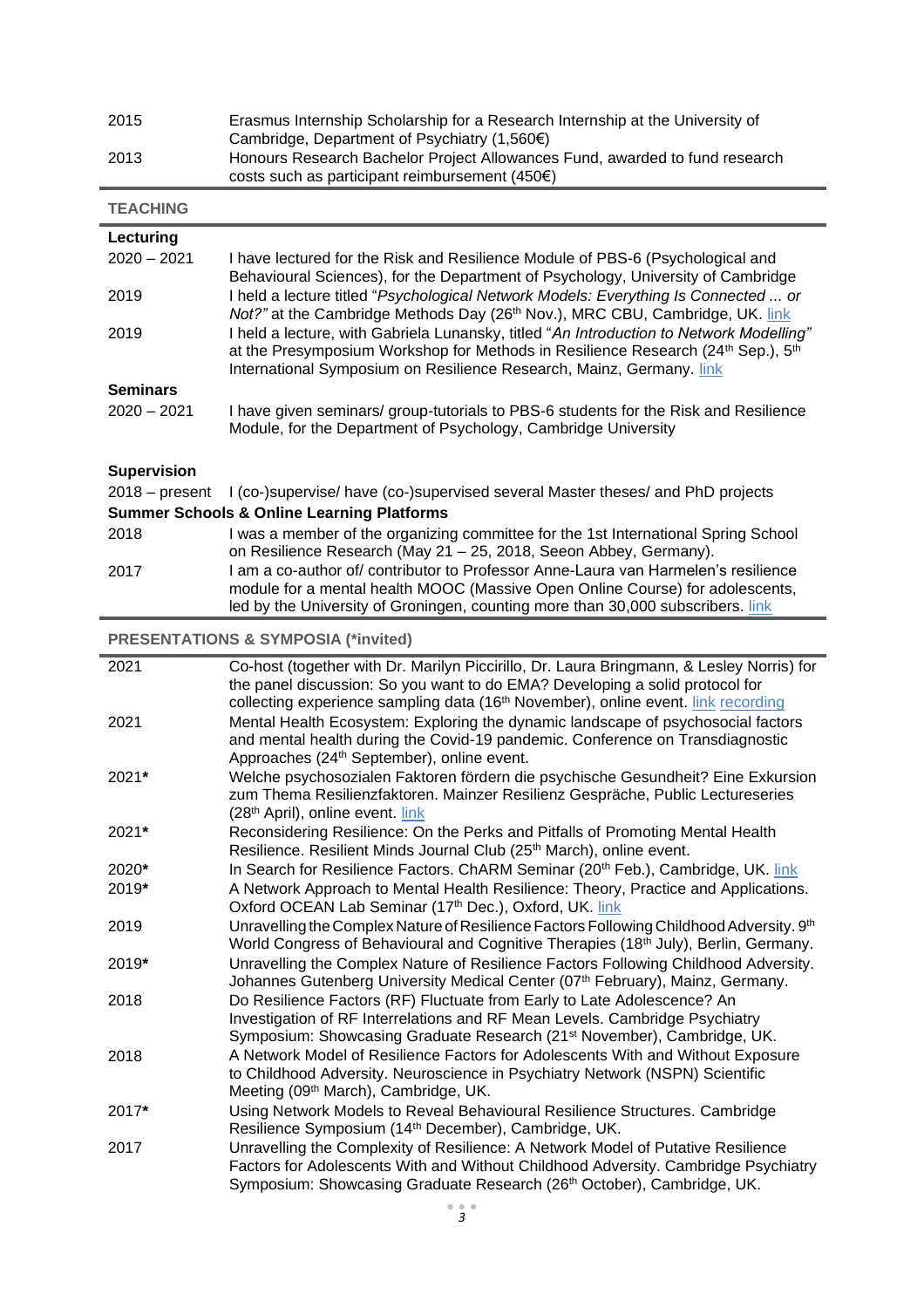| 2017 | A Network Model of Putative Resilience Factors for Adolescents With and Without                         |
|------|---------------------------------------------------------------------------------------------------------|
|      | Childhood Adversity. 3 <sup>rd</sup> International Symposium on Resilience Research (28 <sup>th</sup> ) |
|      | September), Mainz, Germany.                                                                             |
| 2017 | Mental Health Resilience to Exam Distress. Medical Education Research Group                             |
|      | Meeting (02 <sup>nd</sup> August), Cambridge, UK.                                                       |
| 2017 | Unravelling the Complex Concept of Resilience. Neuroscience in Psychiatry Network                       |
|      | (NSPN) Scientific Meeting (09 <sup>th</sup> March), Milton Keynes, UK.                                  |
| 2016 | Co-host (together with Professor Raffael Kalisch and Professor Anne-Laura van                           |
|      | Harmelen) for the Examining Resilience in Longitudinal Cohort Studies Using Multi-                      |
|      | Modal Data Analysis Symposium (13 <sup>th</sup> December), Cambridge, UK.                               |

**INTERVIEWS & PODCASTS**

| 2021 | Varsity Podcast on Student Mental Health. "Matter on Your Mind". S.7 Ep.2 link |
|------|--------------------------------------------------------------------------------|
| 2019 | Interview with the Cambridge Children's Hospital. link                         |

#### **TRAININGS**

| <b>Statistics &amp; Psychological Methods</b>      |                                                                                                                          |  |
|----------------------------------------------------|--------------------------------------------------------------------------------------------------------------------------|--|
| 2021                                               | Modeling the Dynamics of Intensive Longitudinal Data Summer School, hybrid event,<br>Utrecht University, the Netherlands |  |
| 2021                                               | Human Change Processes, 13th Summer School, held online (originally: Seeon<br>Abbey, Germany)                            |  |
| 2021                                               | ESM Data Analysis Course (Mixed-Effects Models), held online (originally: Maastricht<br>University, the Netherlands)     |  |
| 2019                                               | Longitudinal Structural Equation Modelling Course, Summer Stats Camp,<br>Albuquerque, USA                                |  |
| 2019                                               | An Introduction to Machine Learning, University of Cambridge, UK                                                         |  |
| 2018                                               | Multiple Imputation Course, Fall Stats Camp, London, UK                                                                  |  |
| 2018                                               | Bayesian Statistics Summer School, Utrecht University, the Netherlands                                                   |  |
| 2017                                               | Network Analysis Winter School, University of Amsterdam, the Netherlands                                                 |  |
| 2015                                               | Matlab Introduction for Beginners, University of Cambridge, UK                                                           |  |
| 2015                                               | Introduction to Statistics with R, University of Cambridge, UK                                                           |  |
| 2015                                               | R Programming, John Hopkins University, Coursera Online Course                                                           |  |
|                                                    | <b>Scientific Management &amp; Leadership</b>                                                                            |  |
| 2018                                               | Leadership Workshop, University of Cambridge, UK                                                                         |  |
| 2017                                               | Managing Research Effectively and Reproducibly, University of Cambridge, UK                                              |  |
| 2016                                               | How to Conduct Clinical Research Studies, University of Cambridge, UK                                                    |  |
| 2015                                               | Good Clinical Practice, University of Cambridge, UK                                                                      |  |
| <b>Clinical &amp; (Neuro-)Cognitive Assessment</b> |                                                                                                                          |  |
| 2016                                               | MRI Safety, University of Cambridge, MRC Cognition and Brain Sciences Unit, UK                                           |  |
| 2015                                               | MRI Safety, University of Cambridge, Wolfson Brain Imaging Centre, UK                                                    |  |
| 2015                                               | Structured Clinical Interview for the DSM (SCID), University of Cambridge, UK                                            |  |
| 2013                                               | Cambridge Neuropsychological Test Automated Battery (CANTAB), Center for<br>Human Drug Research, Leiden, the Netherlands |  |

**SKILLS**

#### **Psychometric and Statistical Expertise**

• data reduction methods (e.g. exploratory/ confirmatory factor models), classification methods (e.g. factor mixture models, latent class analysis), methods to analyse longitudinal patterns in data (e.g. structural equation models, path models with and without moderation and mediation effects, latent change models), methods to analyse complex systems/ the interactions of a multitude of variables (e.g. network analysis), prediction methods (e.g. machine learning models), methods to analyse time-series (e.g. mixed-effects models, dynamic network models such as multi-level vector-autoregression models), methods to treat and/ or compensate for missing data (e.g. multiple imputation models), methods to compare models (e.g. permutation tests, models with invariance constraints).